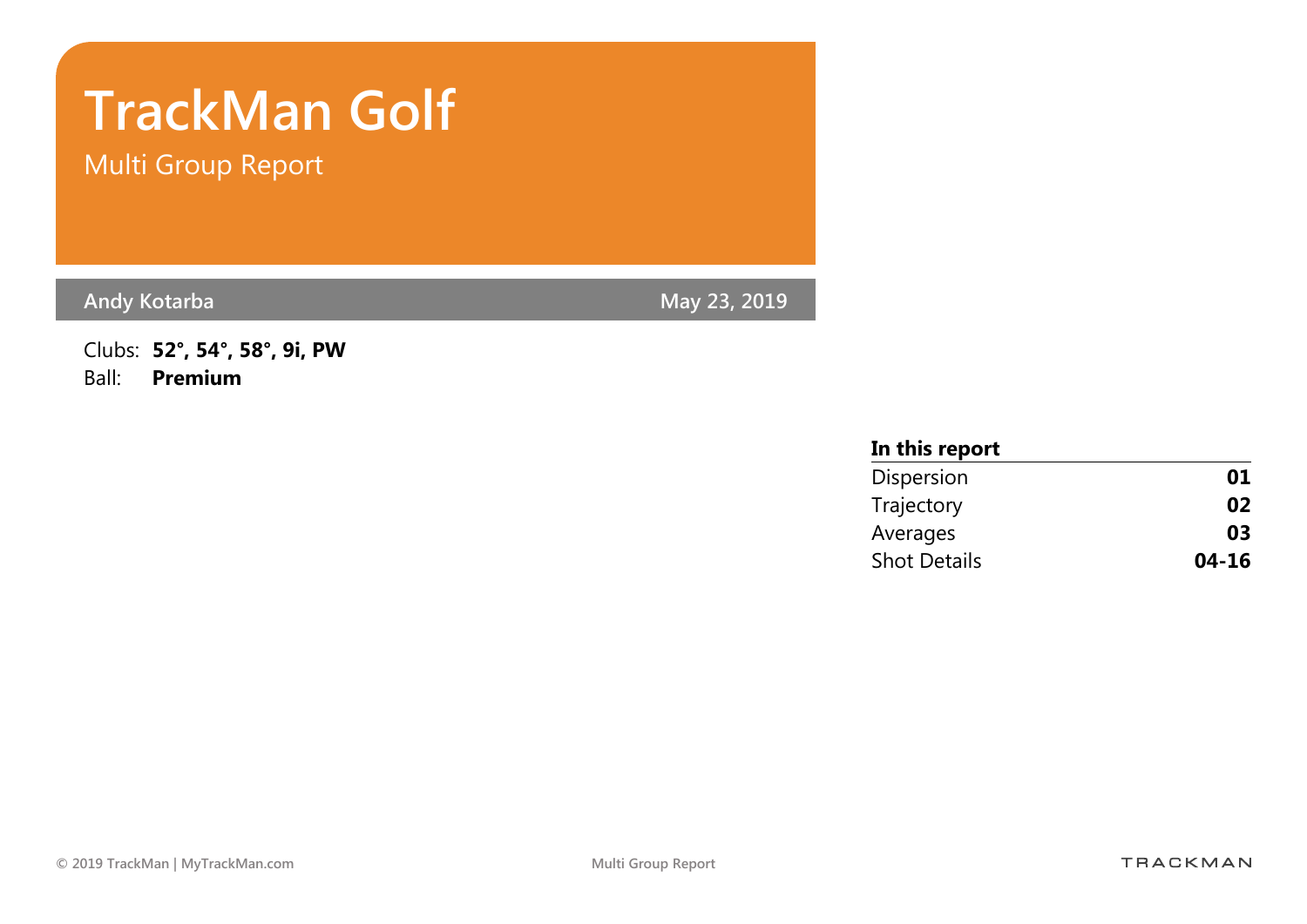## Dispersion Andy Kotarba | May 23, 2019 01

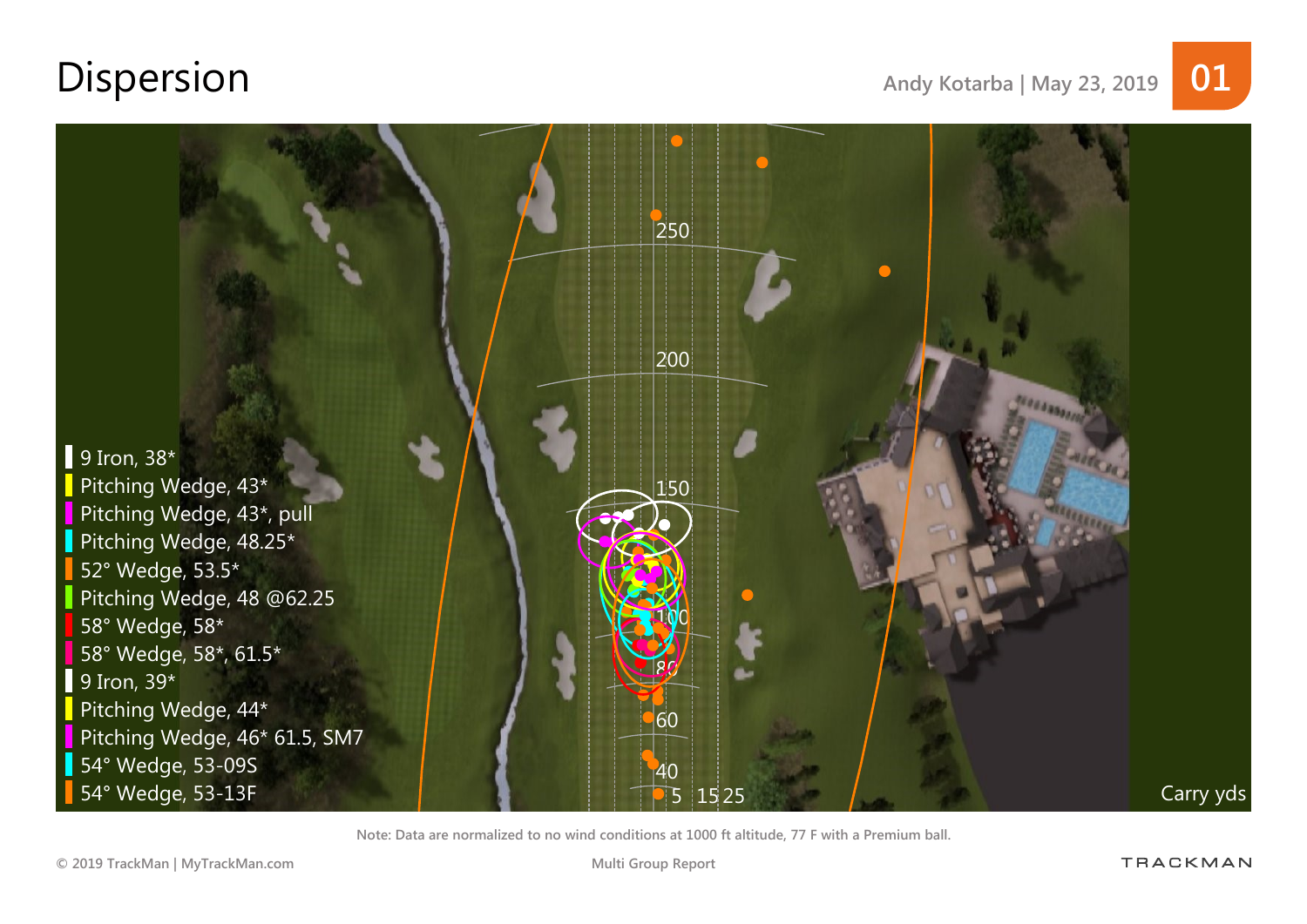

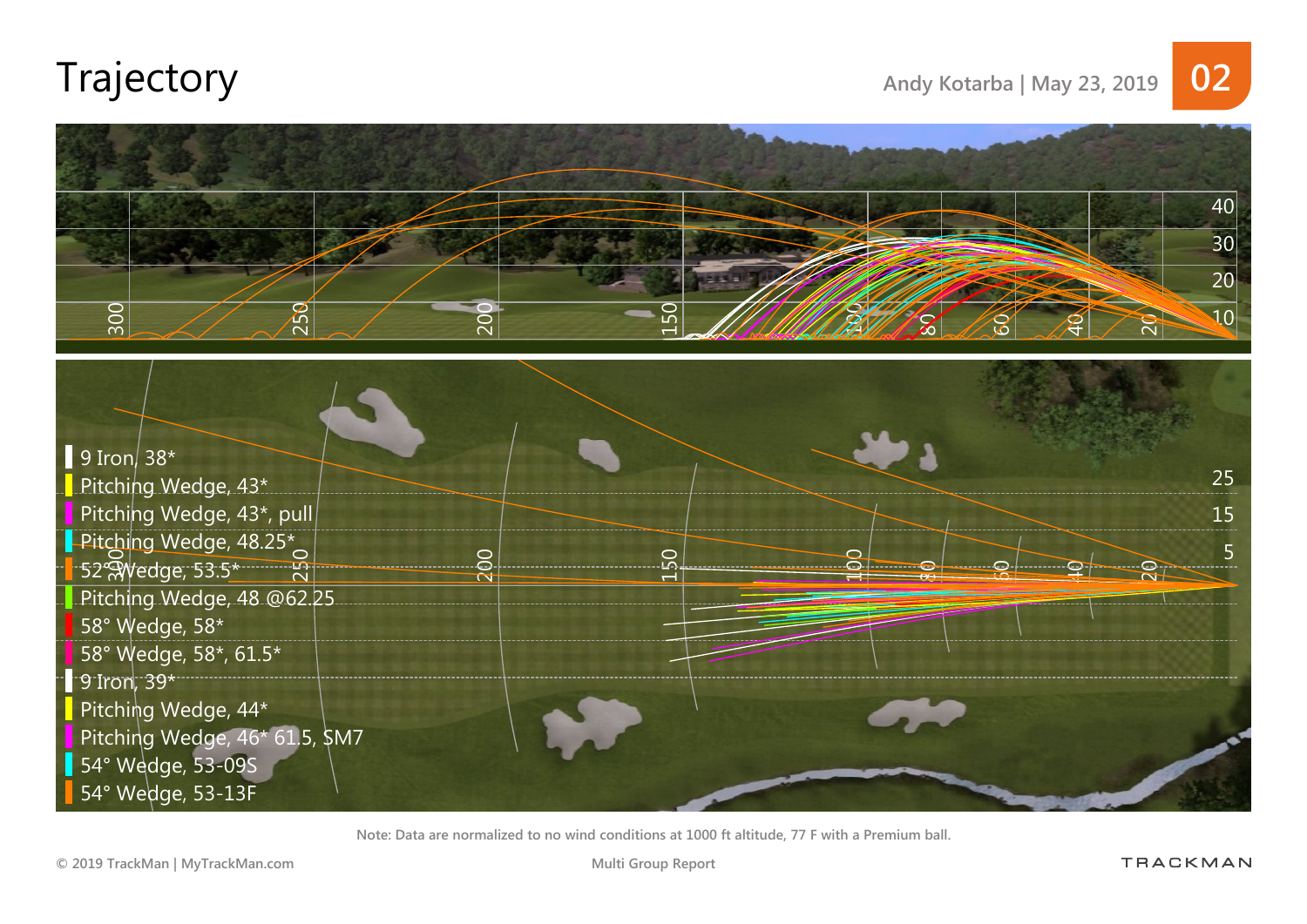Averages and May Kotarba | May 23, 2019 03

|                               | <b>BALL SPEED</b> | SMASH FAC. | . LAUNCH ANG. | <b>SPIN RATE</b> | CARRY | <b>TOTAL</b> | <b>LAUNCH DIR.</b> | <b>SPIN AXIS</b> | <b>HEIGHT</b> | LAND, ANG. | <b>SIDE</b> | <b>CLUB SPEED</b> | <b>ATTACK ANG.</b> | <b>CLUB PATH</b> | SWING DIR | <b>FACE ANG.</b> | <b>FACE TO PATH</b> | SWING PL. | <b>SPIN LOFT</b> | <b>DYN, LOFT</b> | <b>CURVE</b> | <b>LOW POINT</b> |
|-------------------------------|-------------------|------------|---------------|------------------|-------|--------------|--------------------|------------------|---------------|------------|-------------|-------------------|--------------------|------------------|-----------|------------------|---------------------|-----------|------------------|------------------|--------------|------------------|
|                               | mph               |            |               |                  |       |              |                    |                  |               |            |             |                   |                    |                  |           |                  |                     |           |                  |                  |              |                  |
| 54° Wedge, 53-13F             | 80.7              |            | 28.1          | 6310             | 103.2 | 111.4        | $-0.9$             | 0.8              | h/            | 44.2       |             |                   |                    |                  |           |                  | $-3.9$              | 61.0      | 40.1             | 36.0             | 2R           | 3.5A             |
| 54° Wedge, 53-09S             | 82.6              | 1.17       | 27.0          | 8275             | 102.9 | 107.0        | $-1.8$             | 0.6              | 64            | 45.6       | 8'7"L       | 70.5              | $-3.6$             | 0.6              | $-1.6$    | $-2.9$           | $-3.5$              | 62.0      | 40.9             | 37.2             | 1R           | 3.2A             |
| Pitching Wedge, 46* 61.5, SM7 |                   |            | 24.3          | 6179             | 123.3 | 130.8        | $-0.8$             | $-0.9$           |               | 45.5       | 8' 0"L      | 73.1              | $-3.8$             |                  | 0.6       | $-1.9$           | $-4.9$              | 61.0      | 35.1             |                  |              | 3 6A             |
| Pitching Wedge, 44*           | 93.1              | 1.29       | 24.1          | 6319             | 123.7 | 131.1        | $-3.4$             | 3.4              | 73            | 45.4       | 12' 4"L     | 72.0              | $-3.3$             | 0.7              | $-1.2$    | $-4.6$           | $-5.3$              | 63.4      | 34.6             | 30.8             | 10R          | 3.0A             |
| 9 Iron, 39*                   | 100.6             |            | 21.8          | 5336             | 139.7 | 149.3        | 1.5                | $-4.0$           |               | 44.6       |             | 73.1              |                    |                  |           |                  | $-1.0$              | 59.9      | 30.2             |                  | 13L          | 29A              |
| 58° Wedge, 58*, 61.5*         | 77.6              | 1.12       | 28.7          | 9225             | 93.8  | 96.5         | 0.6                | $-5.7$           | 60            | 45.7       | 6' 10"L     | 69.6              | $-3.8$             | 3.3              | 1.0       | $-0.7$           | $-3.9$              | 62.9      | 44.7             | 40.7             | 10L          | 3.3A             |
| 58° Wedge, 58*                | 75.6              | 1.11       | 28.2          | 8820             | 90.3  | 93.9         | $-3.2$             | $-0.7$           | 55            | 44.4       | 16' 0"      | 68.1              |                    |                  | $-0.5$    | $-5.8$           | $-7.9$              | 61.5      | 45.0             | 39.9             |              |                  |
| Pitching Wedge, 48 @62.25     | 92.0              | 1.23       | 24.5          | 6914             | 120.8 | 127.1        | $-3.5$             | $-1.0$           | 73            | 45.8       | 24' 0"      | 74.3              | $-43$              | 1.7              | $-1.3$    | $-5.3$           | $-7.0$              | 58.4      | 36.7             | 31.7             |              | 4.2A             |
| 52° Wedge, 53.5*              | 91.3              | 1.10       | 27.7          | 6296             | 123.7 | 131.3        | 1.0                | 0.3              |               | 46.0       | 18' 4"F     | 69.5              |                    | 4.6              | 2.1       | 0.2              | $-4.8$              | 64.8      | 43.5             | 34.7             | 10R          | 4.2A             |
| Pitching Wedge, 48.25*        | 88.5              | 1.24       | 26.2          | 7028             | 114.4 | 120.1        | $-1.2$             | $-3.8$           |               | 46.4       | 16' 9"L     | 71.6              | $-3.5$             | 1.4              | $-0.8$    | $-2.1$           | $-3.4$              | 61.5      | 38.1             | 34.2             | 10L          | 3.4A             |
| Pitching Wedge, 43*, pull     | 99.7              | 1.36       | 22.4          | 6090             | 135.7 | 143.7        | $-2.5$             | $-10.7$          |               | 45.2       | 52' 2"L     | 73.5              | $-3.2$             |                  | 0.2       | $-3.8$           | $-5.9$              | 63.0      | 32.2             | 28.4             | 34L          | 3.0A             |
| Pitching Wedge, 43*           | 95.4              | 1.31       | 24.4          | 6915             | 126.8 | 132.7        | $-0.1$             | $-1.0$           | 79            | 47.1       | 3' 10"L     | 73.0              | $-3.0$             | 0.5              | $-1.4$    | $-0.3$           | $-0.8$              | 60.8      | 34.8             | 31.7             |              | 2.8A             |
| 9 Iron, 38*                   | 102.8             | 1.39       | 21.7          | 5000             | 145.1 | 155.3        | $-2.8$             | $-6.1$           |               | 44.8       | 42' 2"L     | 73.9              | $-2.7$             | $-0.1$           | $-2.0$    | $-3.4$           | $-3.2$              | 61.1      | 29.5             | 26.5             | 21L          | 2.6A             |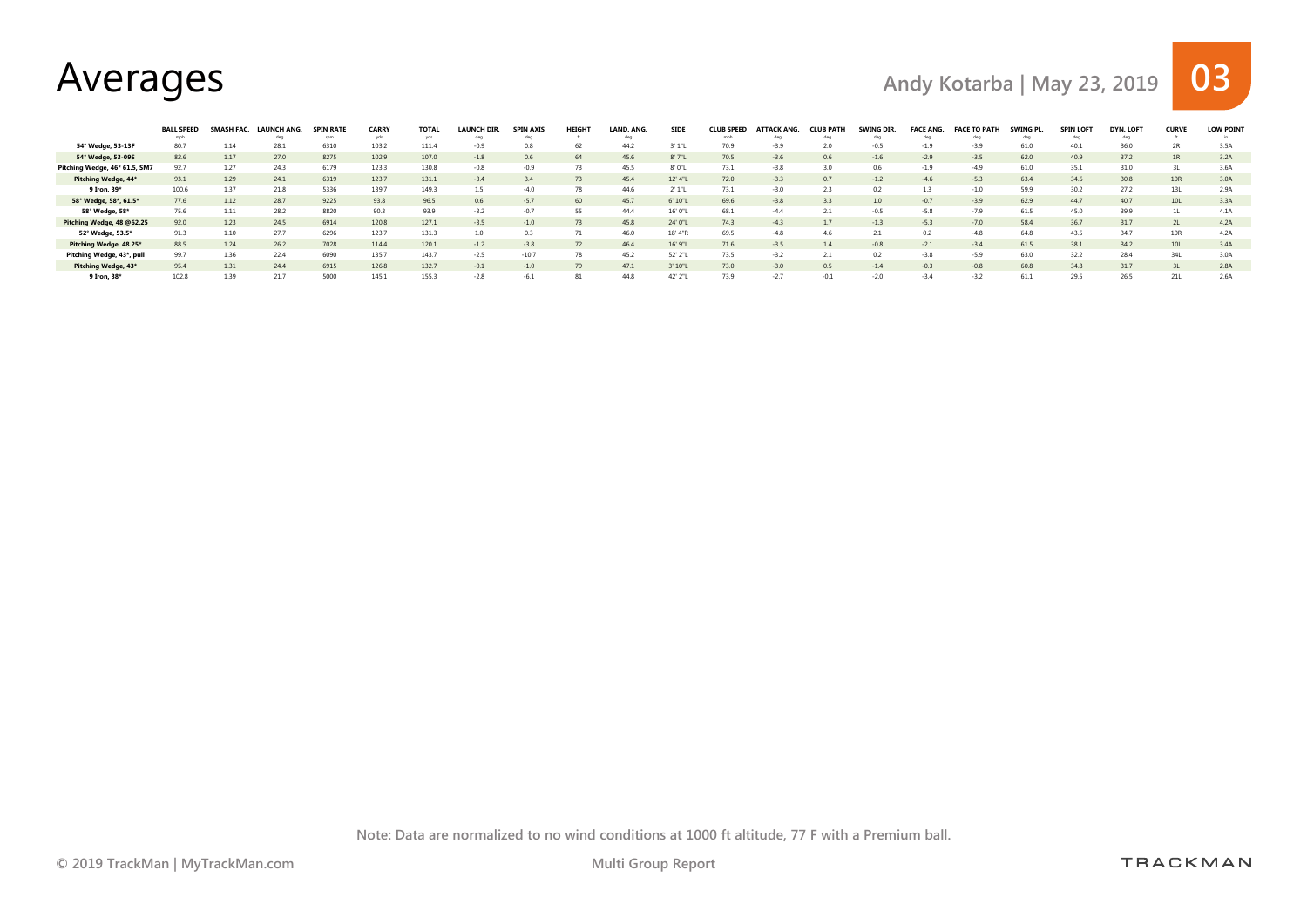54° Wedge, 53-13F

| <b>STROKE NO</b> | <b>BALL SPEED</b> | SMASH FAC. | LAUNCH ANG. | <b>SPIN RATE</b> | <b>CARRY</b> | <b>TOTAL</b> | <b>LAUNCH DIR.</b> | SPIN AXIS | HEIGH | LAND. ANG. | <b>SIDE</b> | <b>CLUB SPEED</b> | ATTACK ANG. | <b>CLUB PATH</b> | SWING DIR. | <b>FACE ANG.</b> | <b>FACE TO PATH</b> | SWING PL | <b>SPIN LOF</b> | <b>DYN. LOFT</b> | <b>CURVE</b> | <b>LOW POINT</b> |
|------------------|-------------------|------------|-------------|------------------|--------------|--------------|--------------------|-----------|-------|------------|-------------|-------------------|-------------|------------------|------------|------------------|---------------------|----------|-----------------|------------------|--------------|------------------|
|                  |                   |            |             | rpm              |              |              |                    |           |       |            |             | mph               |             |                  |            |                  |                     |          |                 |                  |              |                  |
|                  | 77.8              | 1.11       | 27.6        | 8238             | 94.5         | 98.9         | $-1.9$             |           |       | 44.4       |             | 70.0              | $-5.2$      | 0.4              |            |                  | $-3.3$              | 58.2     | 43.6            | 38.3             |              |                  |
|                  | 81.1              | 1.15       | 26.0        | 7782             | 100.6        | 106.1        | $-2.2$             | $-2.3$    | 58    | 43.7       | 15' 9"L     | 70.8              | $-4.2$      | 2.2              | $-0.5$     | $-3.9$           | $-6.1$              | 59.6     | 40.3            | 35.6             |              | 3.9A             |
|                  | 82.7              | 1.17       | 29.3        | 1901             | 116.6        | 134.8        |                    | -14       | -65   | 40.8       | 1'8"L       | 70.6              | $-5.2$      | 1.6              | $-0.4$     |                  |                     | 61.1     | 34.8            | 31.6             |              | 2.8A             |
|                  | 81.3              | 1.12       | 29.5        | 7319             | 101.3        | 105.7        | 04                 | 1.8       | -69   | 47.8       | 5'8"R       | 72.3              | $-2.8$      | 3.6              |            | $-0.8$           | $-4.4$              | 65.0     | 41.5            | 38.5             | 4R           | 2.6A             |
| Average          | 80.7              | 1.14       | 28.1        | 6310             | 103.2        | 111.4        | $-0.9$             | 0.8       | 62    | 44.2       | 3' 1"L      | 70.9              | $-3.9$      | 2.0              | $-0.5$     | $-1.9$           | $-3.9$              | 61.0     | 40.1            | 36.0             | 2R           | 3.5A             |
| Consistency      |                   |            |             | 2566             |              | 13.8         |                    | 30.       |       |            | " 10"R      | 0.8               |             |                  |            | 16               | 1.6                 |          |                 | 28               | 5R           | 0.8A             |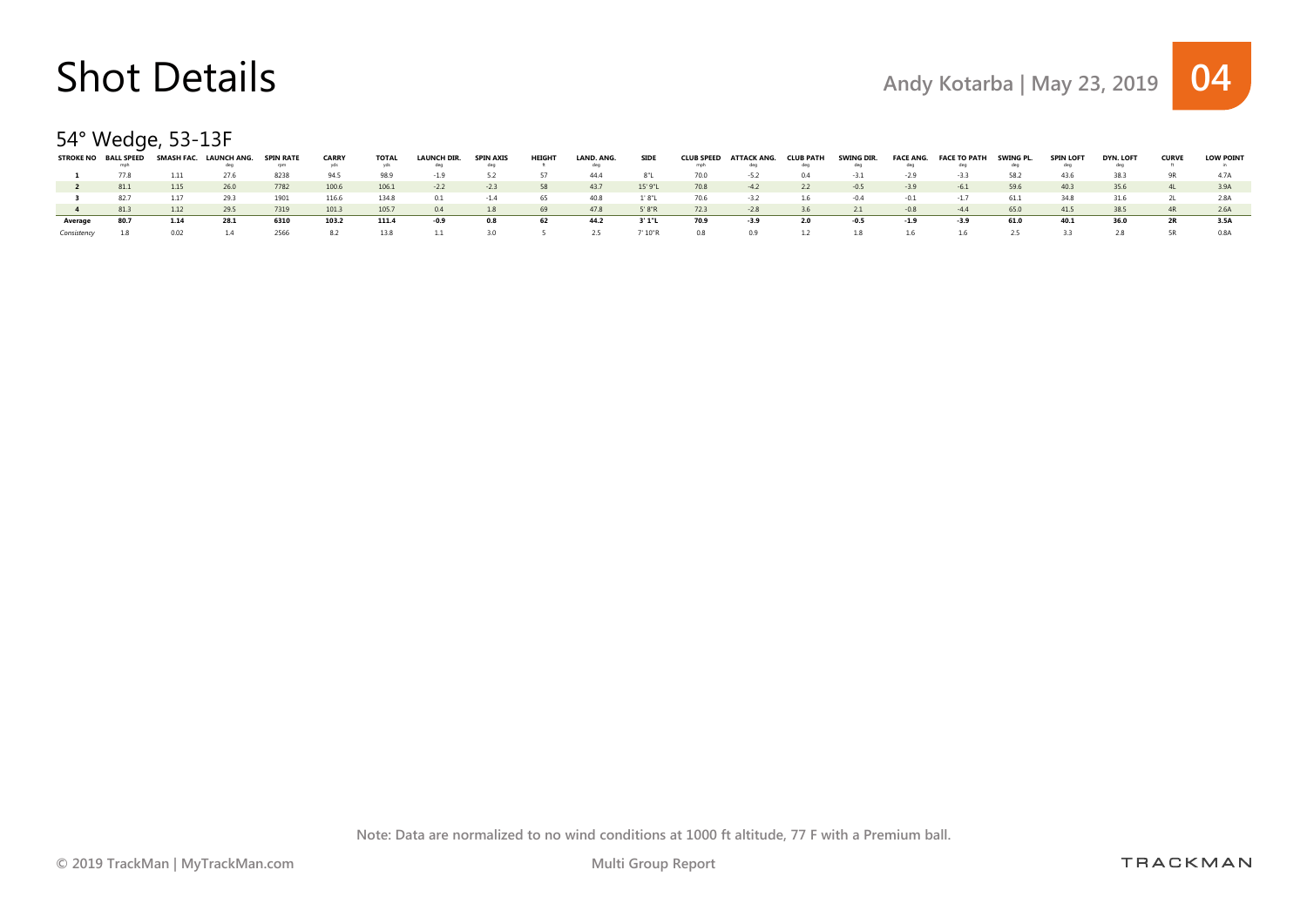### 54° Wedge, 53-09S

|             | <b>STROKE NO BALL SPEED</b> | SMASH FAC. | LAUNCH ANG. | SPIN RATE | <b>CARRY</b> | TOTAL | <b>LAUNCH DIR.</b> | <b>SPIN AXIS</b> | <b>HEIGHT</b> | LAND, ANG. | <b>SIDE</b> |      | CLUB SPEED ATTACK ANG. | <b>CLUB PATH</b> | SWING DIR. |        | FACE ANG. FACE TO PATH | SWING PL. | <b>SPIN LOFT</b> | <b>DYN. LOFT</b> | <b>CURVE</b> | <b>LOW POINT</b> |
|-------------|-----------------------------|------------|-------------|-----------|--------------|-------|--------------------|------------------|---------------|------------|-------------|------|------------------------|------------------|------------|--------|------------------------|-----------|------------------|------------------|--------------|------------------|
|             |                             |            |             | rpm       |              | yds   | deq                | deq              |               | deq        |             | mph  |                        | deq              |            |        |                        |           |                  | dea              |              |                  |
|             | 81.2                        | 1.16       | 27.2        | 8385      | 100.4        | 104.5 | $-2.3$             |                  | 62            | 45.3       | 6' 7"       | 69.7 | $-3.8$                 | 04               | $-20$      | $-34$  | $-3.8$                 | 60.5      | 417              |                  | 5R.          |                  |
|             | 84.2                        | 1.19       | 27.7        | 8049      | 105.9        | 109.9 | $-2.9$             | 2.9              | 69            | 47.0       | 9'8"L       | 71.1 | $-2.8$                 | 0.6              | $-1.1$     | $-43$  | $-4.9$                 | 63.7      | 40.4             | 37.3             | 6R           | 2.5A             |
|             | 823                         |            |             | 8390      | 1024         | 106.8 |                    |                  |               | 44.5       | 9'7''1      | 70.6 | $-42$                  | 0.8              | $-1.7$     |        | $-1.7$                 |           | 40.7             | 365              |              |                  |
| Average     | 82.6                        | 1.17       | 27.0        | 8275      | 102.9        | 107.0 | $-1.8$             | 0.6              | 64            | 45.6       | 8' 7"L      | 70.5 | $-3.6$                 | 0.6              | $-1.6$     | $-2.9$ | $-3.5$                 | 62.0      | 40.9             | 37.2             | 1R           | 3.2A             |
| Consistencv |                             |            | 06.         | 160       |              |       |                    |                  |               | າ ດ        | L' 5"R      | 0.5  | 06.                    | 0.2              | 04         |        |                        |           |                  | 05               |              | 0.5A             |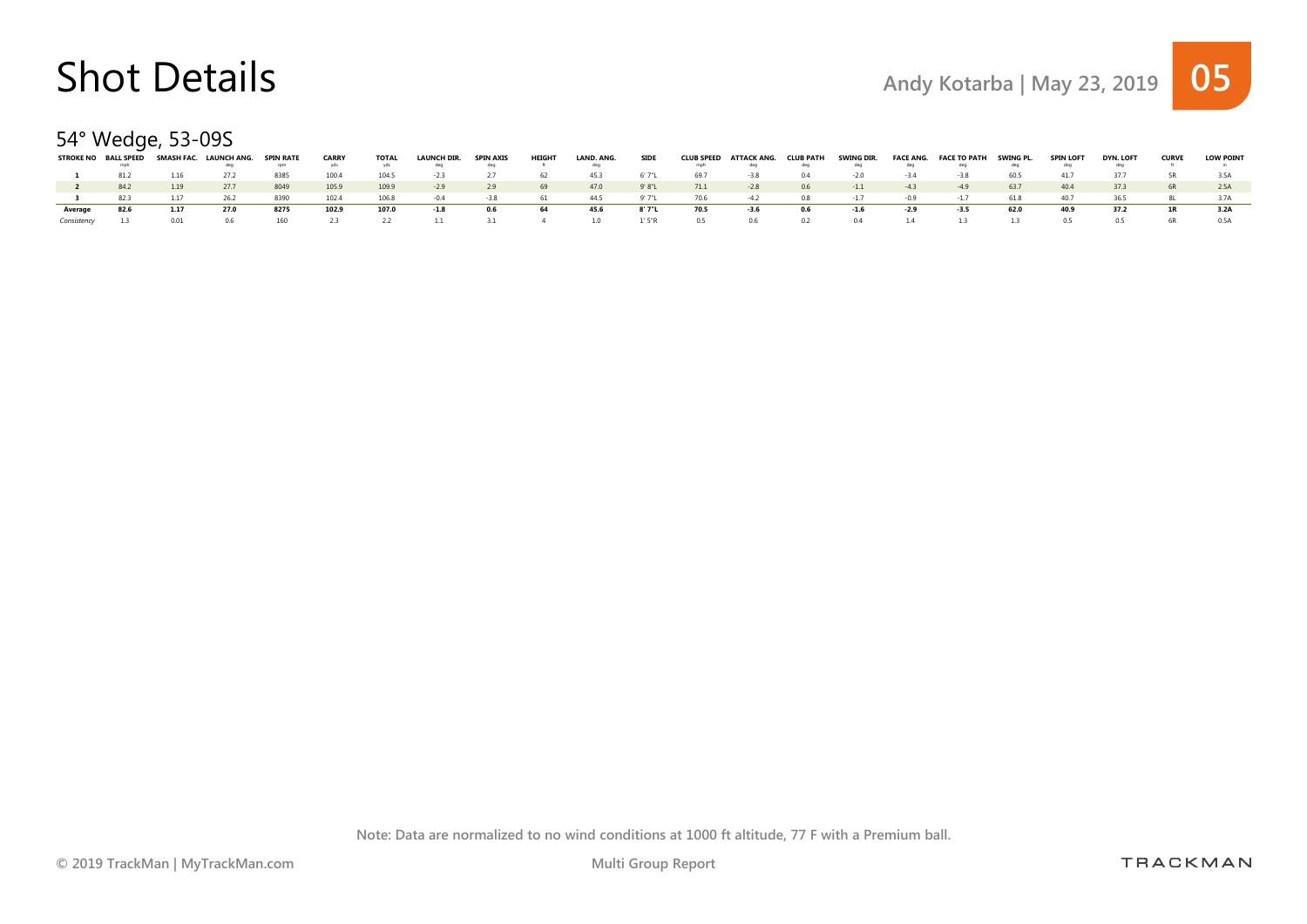

### Pitching Wedge, 46\* 61.5, SM7

|         | <b>STROKE NO BALL SPEED</b> |      | SMASH FAC. LAUNCH ANG. | <b>SPIN RATE</b> | <b>CARRY</b> | <b>TOTAL</b> | <b>LAUNCH DIR.</b> | <b>SPIN AXIS</b> | <b>HEIGHT</b> | LAND, ANG. | <b>SIDE</b> | <b>CLUB SPEED</b> | <b>ATTACK ANG.</b> | <b>CLUB PATH</b> | SWING DIR. | FACE ANG. | <b>FACE TO PATH</b> | SWING PL | <b>SPIN LOFT</b> | <b>DYN, LOFT</b> | <b>CURVE</b> | <b>LOW POINT</b> |
|---------|-----------------------------|------|------------------------|------------------|--------------|--------------|--------------------|------------------|---------------|------------|-------------|-------------------|--------------------|------------------|------------|-----------|---------------------|----------|------------------|------------------|--------------|------------------|
|         | mph                         |      |                        | rom              |              | vds          | dea                | dea              |               | dea        |             | mph               |                    | deg              |            | dea       | dec                 | dea      |                  | dea              |              |                  |
|         | 92.3                        |      | 23.7                   | 6608             | 121.8        | 129.0        |                    |                  |               | 44.8       | 15' 2"I     | 73.1              |                    |                  |            |           |                     | 593      |                  | 30.9             |              | 44A              |
|         | 95.2                        | 1.30 | 23.5                   | 6236             | 127.8        | 135.4        | $-2.1$             | $-1.0$           | 75            | 45.5       | 16' 10"L    | 73.3              | $-3.6$             | 3.2              | 1.2        | $-3.6$    | $-6.8$              | 62.8     | 34.2             | 29.9             |              | 3.5A             |
|         | 92.3                        | 1.26 | 26.2                   | 5838             | 123.2        | 130.3        | 0.1                | 0.9              |               | 47.5       | 3' 6"R      | 73.3              | -3.2               | 3.4              |            | $-0.7$    | $-4.1$              | 61.8     | 36.0             | 32.5             | 3R           | 3.1A             |
|         | 90.9                        | 1.25 | 23.9                   | 6033             | 120.3        | 128.6        | $-1.6$             | 2.6              | 69            | 44.3       | 3'7''L      | 72.7              | $-3.6$             |                  | 0.9        | $-3.0$    | $-6.2$              | 60.2     |                  | 30.5             |              | 3.5A             |
| Average | 92.7                        | 1.27 | 24.3                   | 6179             | 123.3        | 130.8        | $-0.8$             | $-0.9$           | 73            | 45.5       | 8' 0"L      | 73.1              | -3.8               | 3.0              | 0.6        | $-1.9$    | -4.9                | 61.0     | 35.1             | 31.0             |              | 3.6A             |
|         | 1.6                         |      |                        | 285              |              |              |                    |                  |               |            | 8'5''R      | 0.3               | 05                 | 06               |            |           |                     |          |                  | 1.0              |              | 0.5A             |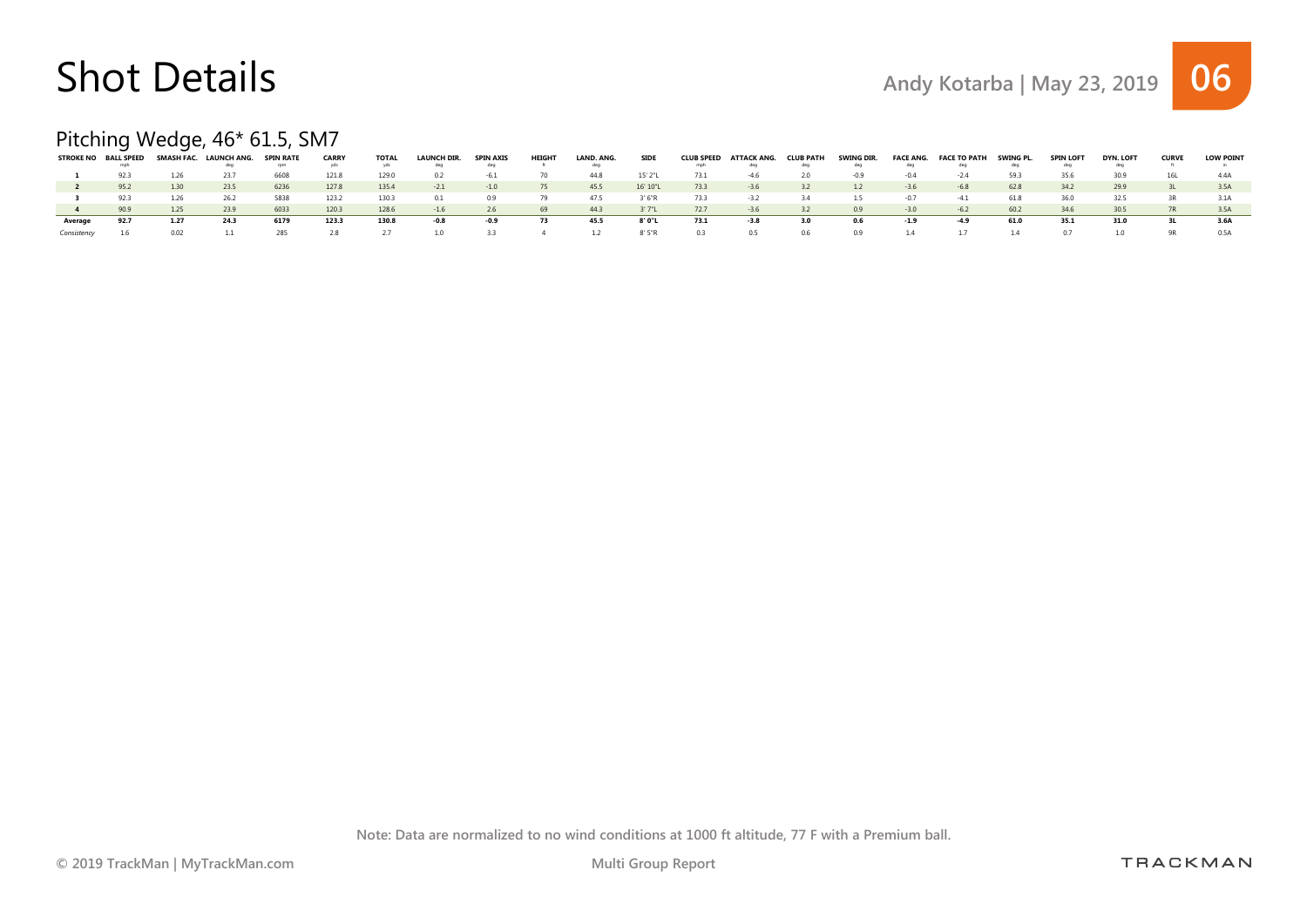#### Pitching Wedge, 44\*

|         | STROKE NO BALL SPEED |      | SMASH FAC. LAUNCH ANG. | <b>SPIN RATE</b> | <b>CARRY</b> | TOTAL | LAUNCH DIR. | <b>SPIN AXIS</b> | <b>HEIGHT</b> | LAND, ANG. | <b>SIDE</b> |      | <b>CLUB SPEED ATTACK ANG.</b> | <b>CLUB PATH</b> | SWING DIR. | <b>FACE ANG.</b> | FACE TO PATH | SWING PL. | <b>SPIN LOFT</b> | <b>DYN. LOFT</b> | <b>CURVE</b> | <b>LOW POINT</b> |
|---------|----------------------|------|------------------------|------------------|--------------|-------|-------------|------------------|---------------|------------|-------------|------|-------------------------------|------------------|------------|------------------|--------------|-----------|------------------|------------------|--------------|------------------|
|         |                      |      |                        | rpm              |              | vds   |             | deg              |               | dea        |             | mph  |                               | deq              |            |                  |              |           |                  |                  |              |                  |
|         | 92.8                 | 1.28 | 25.3                   | 6062             | 1237         | 130.9 | $-2.5$      | 64               |               | 46.6       | .'8"R       | 72.4 | $-3.0$                        | 0.2              | $-15$      | $-32$            | $-34$        | 64.2      |                  | 31.9             |              |                  |
|         | 94.9                 | 1.34 | 24.5                   | 5928             | 1277         | 135.3 | $-5.3$      | 53               | 78            | 46.3       | 20' 3"L     | 71.0 | $-2.6$                        | 1.0              | $-0.5$     | $-70$            | $-8.0$       | 65.6      | 34.2             | 30.6             |              | 2.4A             |
|         | 91.5                 | 1.26 | 22.5                   | 6967             | 119.6        | 127.0 | $-2.4$      | $-1.5$           | 65            | 43.1       | 18' 6"L     | 72.7 | $-4.2$                        | 1.0              | $-1.8$     | $-3.5$           | $-4.5$       | 60.2      | 34.6             | 30.1             |              |                  |
| Average | 93.1                 |      | 24.1                   | 6319             | 123.7        | 131.1 | $-3.4$      | -3.4             | 73            | 45.4       | 12' 4"L     | 72.0 | -3.3                          | 0.7              | -1.2       | $-4.6$           | -5.3         | 63.4      | 34.6             | 30.8             |              | 3.0A             |
|         |                      |      |                        | 461              |              |       |             | 35.              |               | 16.        | 9' 11"R     | 07   |                               |                  | 06         |                  |              |           |                  | 0.8              |              | 0.6A             |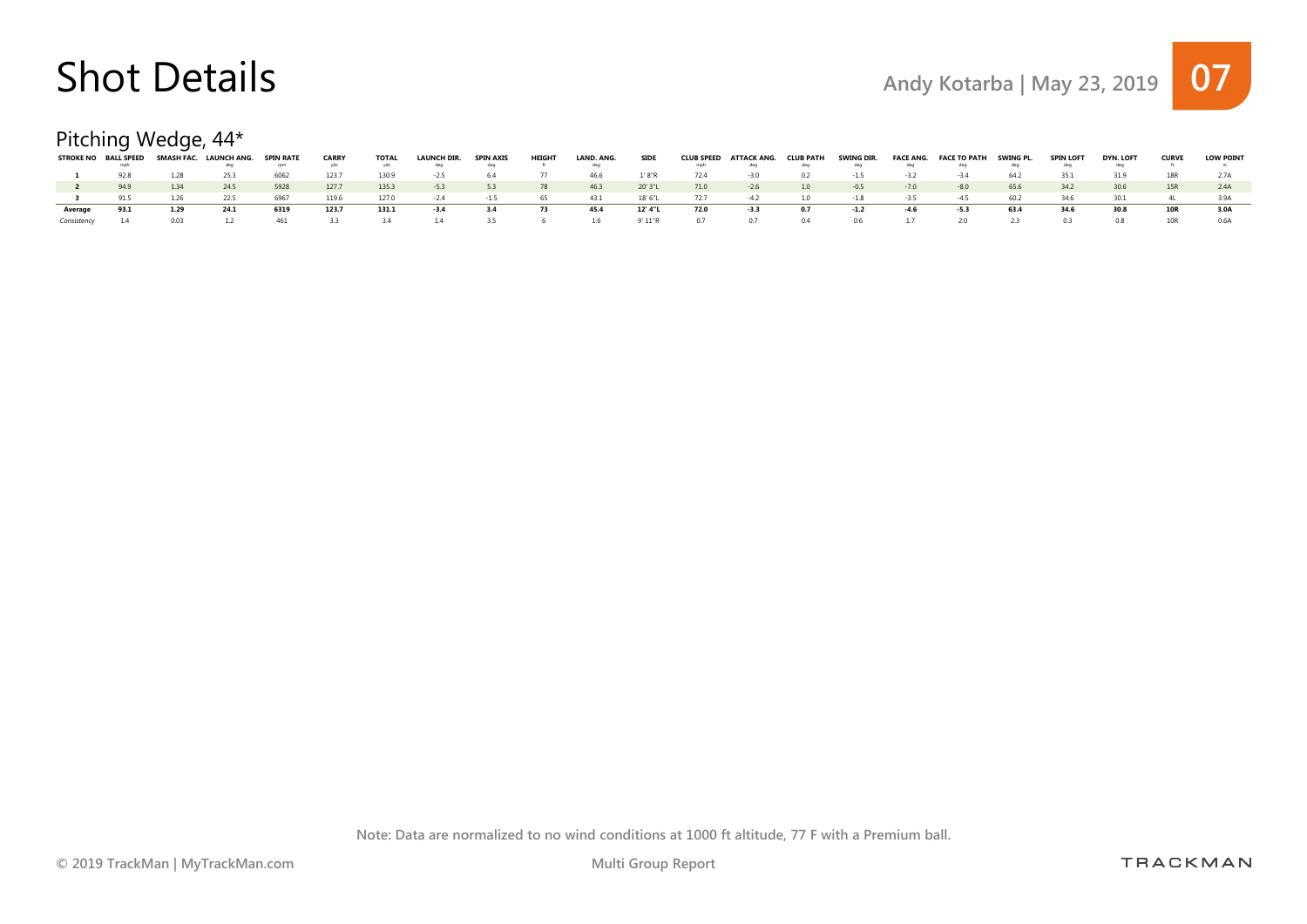9 Iron, 39\*

|         |       |      | STROKE NO BALL SPEED SMASH FAC. LAUNCH ANG. SPIN RATE | rpm  | <b>CARRY</b> | <b>TOTAL</b><br>vds | <b>LAUNCH DIR.</b> | <b>SPIN AXIS</b><br>deg | HEIGHT | LAND, ANG. | <b>SIDE</b> | mph  | CLUB SPEED ATTACK ANG. CLUB PATH | deq | SWING DIR.     |    | FACE ANG. FACE TO PATH SWING PL. |      | <b>SPIN LOFT</b> | DYN. LOFT | <b>CURVE</b> | <b>LOW POINT</b> |
|---------|-------|------|-------------------------------------------------------|------|--------------|---------------------|--------------------|-------------------------|--------|------------|-------------|------|----------------------------------|-----|----------------|----|----------------------------------|------|------------------|-----------|--------------|------------------|
|         | 100.0 | 137  | 21.6                                                  | 5436 | 1381         | 1478                |                    | $-85$                   | -76    | 44.1       | 16' 11"L    | 72.9 | $-3.0$                           | 2.2 | 0.0            |    | $-1.0$                           | 58.5 |                  |           |              |                  |
|         |       | 1.38 | 22.0                                                  | 5237 | 141.3        | 150.9               | 1.5                | 0.5                     | 80     | 45.1       | 12' 9"R     | 73.4 | $-3.0$                           | 24  | 04             | 13 | $-1.1$                           | 614  | 302              | 27.2      |              |                  |
| Average | 100.6 | 1.37 | 21.8                                                  | 5336 | 139.7        | 149.3               | 1.5                | -4.0                    | - 78   | 44.6       | 2' 1"L      | 73.1 | -3.0                             | 2.3 | 0.2            |    | $-1.0$                           | 59.9 | 30.2             | 27.2      |              | 2.9A             |
|         |       | n nn | n 2                                                   | 99   |              | <b>15</b>           | n n                | 45                      |        | 0.5        | 14' 10"R    | 03   | n n                              | 0 1 | 0 <sup>2</sup> | nn |                                  |      |                  | nn        |              |                  |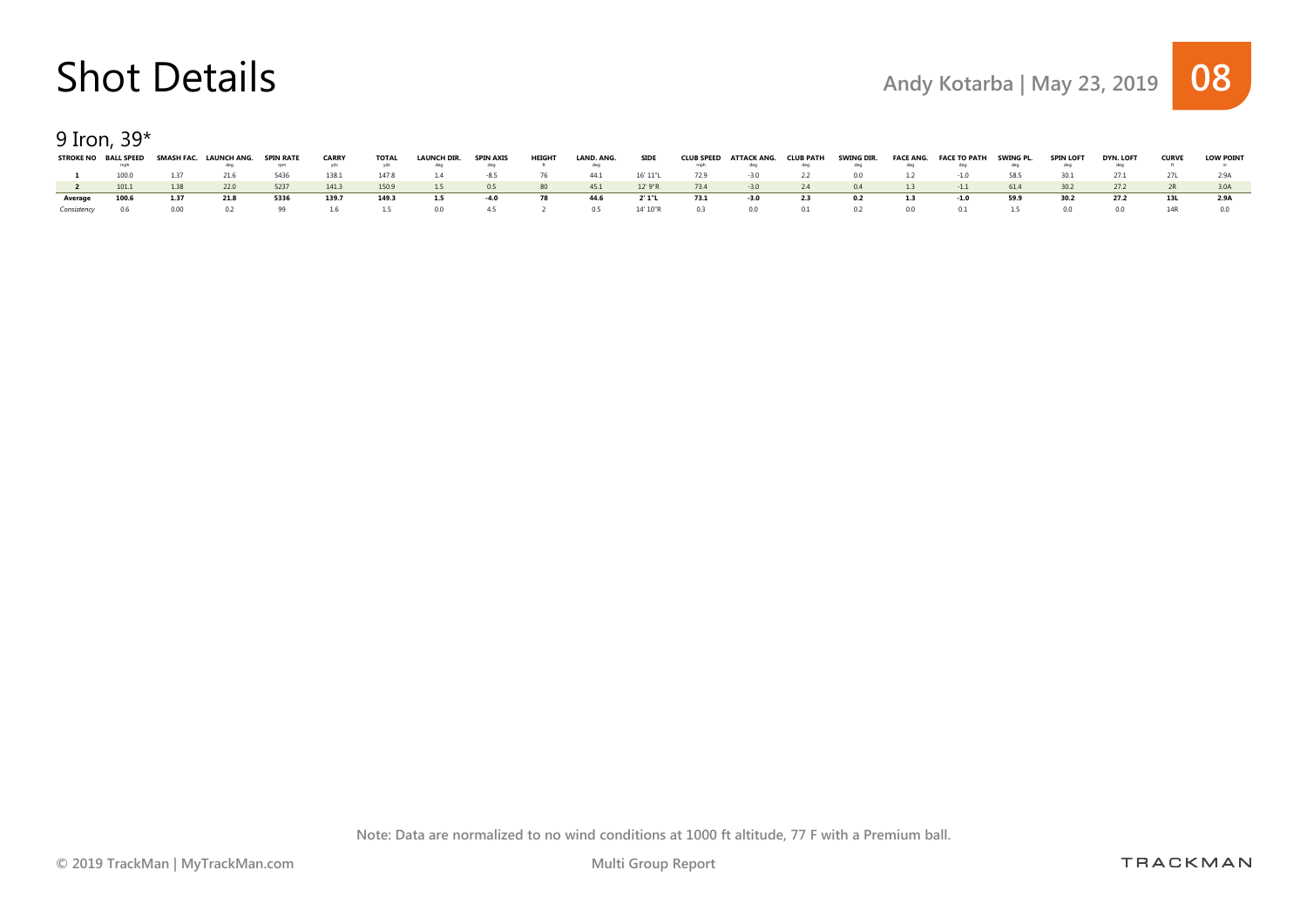#### 58° Wedge, 58\*, 61.5\*

|         | <b>STROKE NO BALL SPEED</b> |      | SMASH FAC. LAUNCH ANG. | <b>SPIN RATE</b> | <b>CARRY</b> | <b>TOTAL</b> | <b>LAUNCH DIR.</b> | <b>SPIN AXIS</b> | <b>HEIGHT</b> | LAND. ANG. | <b>SIDE</b> | <b>CLUB SPEED</b> | ATTACK ANG. | <b>CLUB PATH</b> | SWING DIR. |        | FACE ANG. FACE TO PATH | SWING PL. | <b>SPIN LOFT</b> | <b>DYN. LOFT</b> | <b>CURVE</b> | <b>LOW POINT</b> |
|---------|-----------------------------|------|------------------------|------------------|--------------|--------------|--------------------|------------------|---------------|------------|-------------|-------------------|-------------|------------------|------------|--------|------------------------|-----------|------------------|------------------|--------------|------------------|
|         |                             |      |                        | rpm              |              | yds          |                    |                  |               |            |             | mph               |             | deg              |            |        |                        |           |                  |                  |              |                  |
|         | 78.2                        | 1.11 | 27.6                   | 9232             | 94.8         | 98.0         | -0.5               | -60              | -58           | 44.7       | 12' 11"L    | 70.7              | -46         | 2.6              |            | $-20$  | $-46$                  | 62.8      | 444              | 39.5             |              | 4.0A             |
|         | 77.7                        | 1.13 | 29.4                   | 9033             | 94.0         | 96.7         | 1.4                | $-5.9$           | 61            | 46.5       | 3'6''L      | 68.8              | $-3.4$      | 3.8              | 1.7        | 0.3    | $-3.5$                 | 62.6      | 44.6             | 41.1             |              | 3.0A             |
|         | 76 Q                        | 111  | 29.1                   | 9411             | 025          | 949          |                    | $-51$            | 50            | 460        | 4' 0"1      | 692               | $-34$       | 34               |            | $-0.3$ | $-37$                  | 632       | 45.0             | 41.5             |              | 3 N A            |
| Average | 77.6                        | 1.12 | 28.7                   | 9225             | 93.8         | 96.5         | 0.6                | -5.7             | -60           | 45.7       | 6' 10"L     | 69.6              | $-3.8$      |                  | 1.0        | -0.7   | -3.9                   | 62.9      | 44.7             | 40.7             |              | 3.3A             |
|         |                             |      |                        | 154              |              |              | n s                | 04               |               | 0.8        | 4' 4"R      | 0.8               | 06.         | 0.5 L            | 0.8        | 1 O    |                        |           |                  | 0.8              |              | 0.5A             |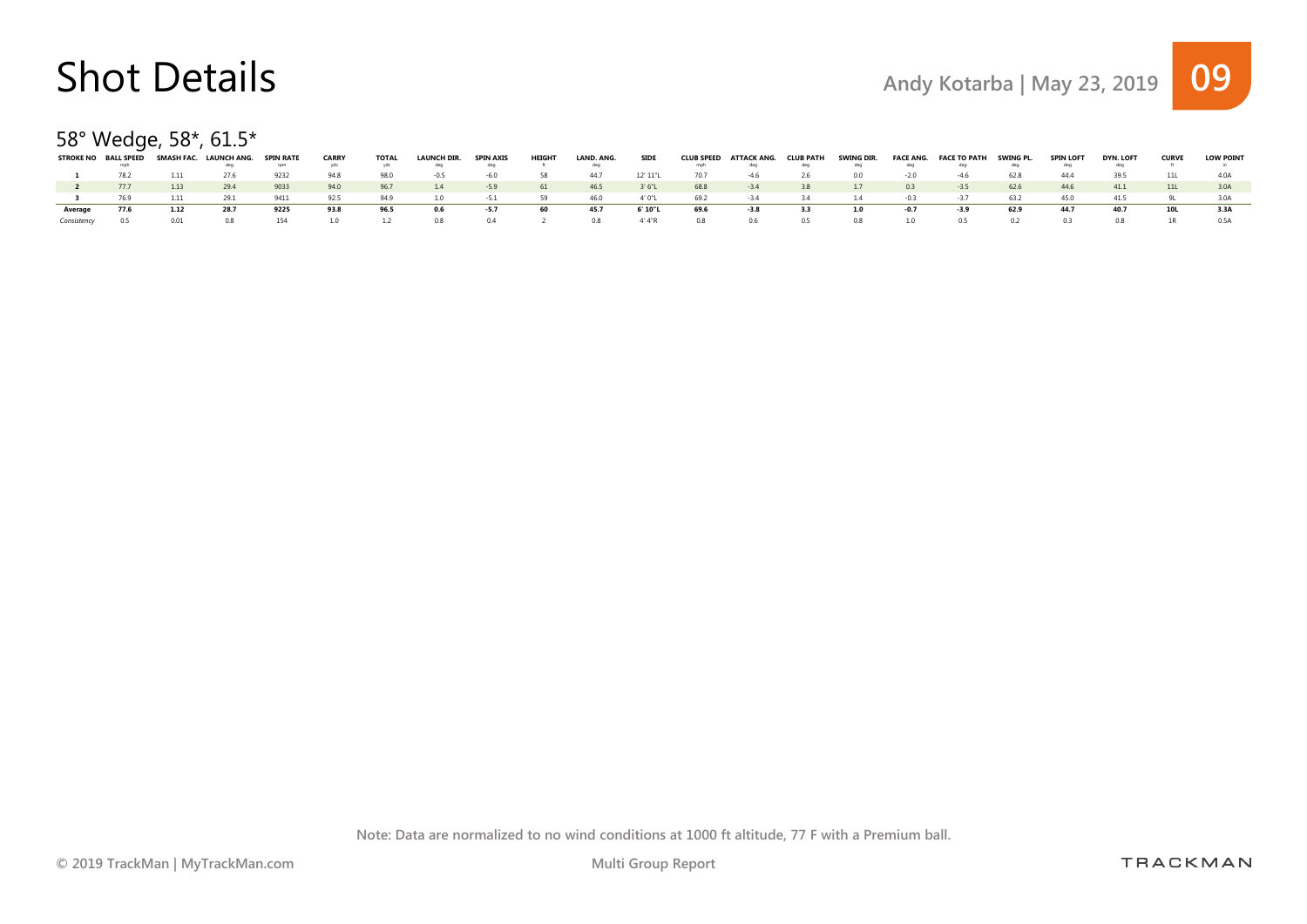#### 58° Wedge, 58\*

|         | <b>STROKE NO BALL SPEED</b> |      | SMASH FAC. LAUNCH ANG. | <b>SPIN RATE</b> | <b>CARRY</b> | <b>TOTAL</b> | LAUNCH DIR. | <b>SPIN AXIS</b> | <b>HEIGHT</b> | LAND, ANG. | <b>SIDE</b> | <b>CLUB SPEED</b> | ATTACK ANG. | <b>CLUB PATH</b> | SWING DIR. |       | FACE ANG. FACE TO PATH | SWING PL. | <b>SPIN LOFT</b> | <b>DYN. LOFT</b> | <b>CURVE</b> | <b>LOW POINT</b> |
|---------|-----------------------------|------|------------------------|------------------|--------------|--------------|-------------|------------------|---------------|------------|-------------|-------------------|-------------|------------------|------------|-------|------------------------|-----------|------------------|------------------|--------------|------------------|
|         |                             |      |                        | rpm              |              |              |             | deg              |               |            |             | mph               |             |                  |            |       |                        |           |                  |                  |              |                  |
|         | 743                         |      |                        | 9106             | 879          | 91.6         |             |                  |               | 43.1       | 15' 2"L     | 68.9              | -50         | 1.6              |            |       | $-h1$                  | 62.9      | 453.             |                  |              |                  |
|         | 78.0                        | 1.14 | 29.4                   | 8754             | 94.7         | 97.7         | $-4.7$      | 2.9              | 62            | 46.7       | 18' 3"L     | 68.3              | $-48$       | 14               | $-14$      | $-75$ | $-8.9$                 | 61.9      | 46.3             | 40.5             | 5R           | 4 3 A            |
|         | 744                         | 1.11 |                        | 8599             | 883          | 92.6         |             |                  |               | 433        | 14' 7"      | 67.2              | $-34$       | 34               |            |       | $-87$                  | 597       | 43.5             | 392              |              |                  |
| Average | 75.6                        |      | 28.2                   | 8820             | 90.3         | 93.9         | $-3.2$      | -0.7             | 55            | 44.4       | 16' 0"L     | 68.1              | $-4.4$      |                  | -0.5       |       | -7.9                   | 61.5      | 45.0             | 39.9             |              | 4.1A             |
|         |                             |      |                        |                  |              |              |             | 25.              |               | 16.        | ' 7"R       | 0.7               |             | 09               |            |       |                        |           |                  | 05               |              | 0.5A             |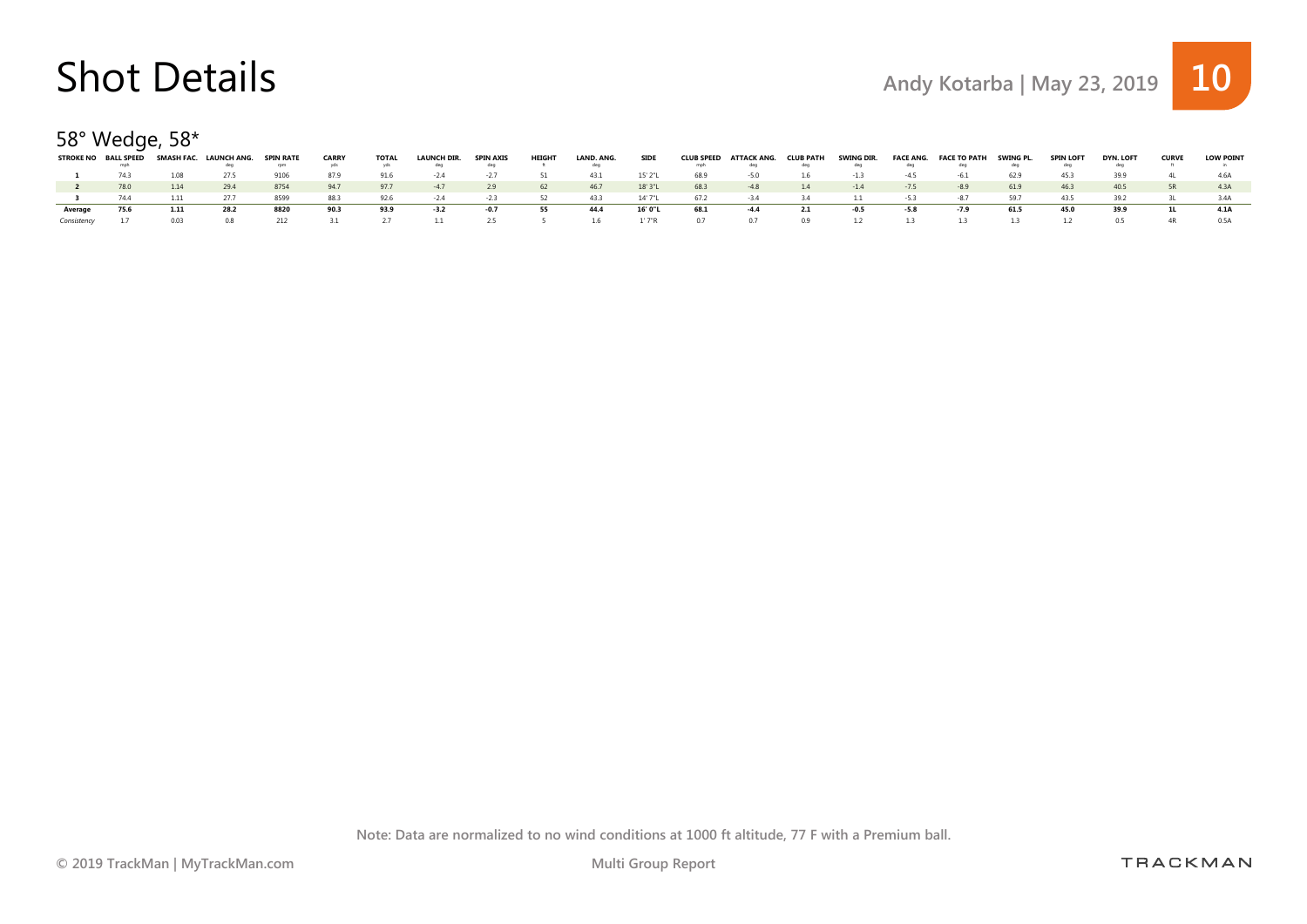



### Pitching Wedge, 48 @62.25

| <b>STROKE NO</b> | <b>BALL SPEED</b><br>mph | <b>SMASH FAC.</b> | . LAUNCH ANG. | <b>SPIN RATE</b><br>rpm | <b>CARRY</b> | <b>TOTAL</b> | <b>LAUNCH DIR.</b><br>deg | SPIN AXIS<br>deg     | HEIGH | LAND, ANG. | <b>SIDE</b> | <b>CLUB SPEED</b><br>mph | ATTACK ANG.<br>deg   | <b>CLUB PATH</b><br>deq        | SWING DIR. | deq    | <b>FACE ANG. FACE TO PATH</b><br>aeq | SWING PL  | <b>SPIN LOF</b>      | <b>DYN. LOFT</b><br>deg       | <b>CURVE</b> | <b>LOW POINT</b> |
|------------------|--------------------------|-------------------|---------------|-------------------------|--------------|--------------|---------------------------|----------------------|-------|------------|-------------|--------------------------|----------------------|--------------------------------|------------|--------|--------------------------------------|-----------|----------------------|-------------------------------|--------------|------------------|
|                  | 92.4                     | 1.25              | 24.9          | 6668                    | 121.9        | 128.3        | -4 2                      |                      |       | 46.4       | 30' 10"L    | 74.1                     |                      |                                |            |        |                                      | 58.8      | 36.4                 | 32.0                          |              | 3.5A             |
|                  | 89.6                     | 1.20              | 24.3          | 6949                    | 116.5        | 123.1        | $-2.6$                    | $-2.8$               | -68   | 44.7       | 22' 9"L     | 74.4                     | $-4.4$               | 1.8                            | $-1.2$     | $-4.0$ | $-5.8$                               | 58.4      | 36.9                 | 32.0                          |              | 4.3A             |
|                  | 92.9                     | 1.25              | 23.6          | 6939                    | 122.5        | 129.1        | $-4.2$                    |                      |       | 45.1       | 24' 1"L     | 74.3                     | $-4.8$               | 2.0                            | $-1.3$     | $-6.1$ | $-8.1$                               | 58.1      | 36.7                 | 30.9                          | R.           | 4.7A             |
|                  | 93.0                     | $- - - -$         | 25.1          | 7102                    | 122.4        | 127.9        | $-2.9$                    | $\sim$ $\sim$ $\sim$ | 77    | 47.1       | 18' 5"L     | $\sim$ --- $\sim$        | $\sim$ $\sim$ $\sim$ | and the company of the company | $\cdots$   | $--$   | $\sim$ $\sim$ $\sim$                 | $- - - -$ | $\sim$ $\sim$ $\sim$ | and the state of the state of |              | $- - -$          |
| Average          | 92.0                     | 1.23              | 24.5          | 6914                    | 120.8        | 127.1        | $-3.5$                    | $-1.0$               | 73    | 45.8       | 24' 0"L     | 74.3                     | $-4.3$               | 1.7                            | $-1.3$     | $-5.3$ | $-7.0$                               | 58.4      | 36.7                 | 31.7                          |              | 4.2A             |
| Consistency      |                          | 0.02              |               | 156                     | 2.5          | 2.4          | 0.8                       | 16                   |       | 10         | 4' 5"R      | 0.1                      | 0.5                  | 0.3                            |            | 0.9    | 0.9                                  | 0.3       |                      | 0.5                           | 4R           | 0.5A             |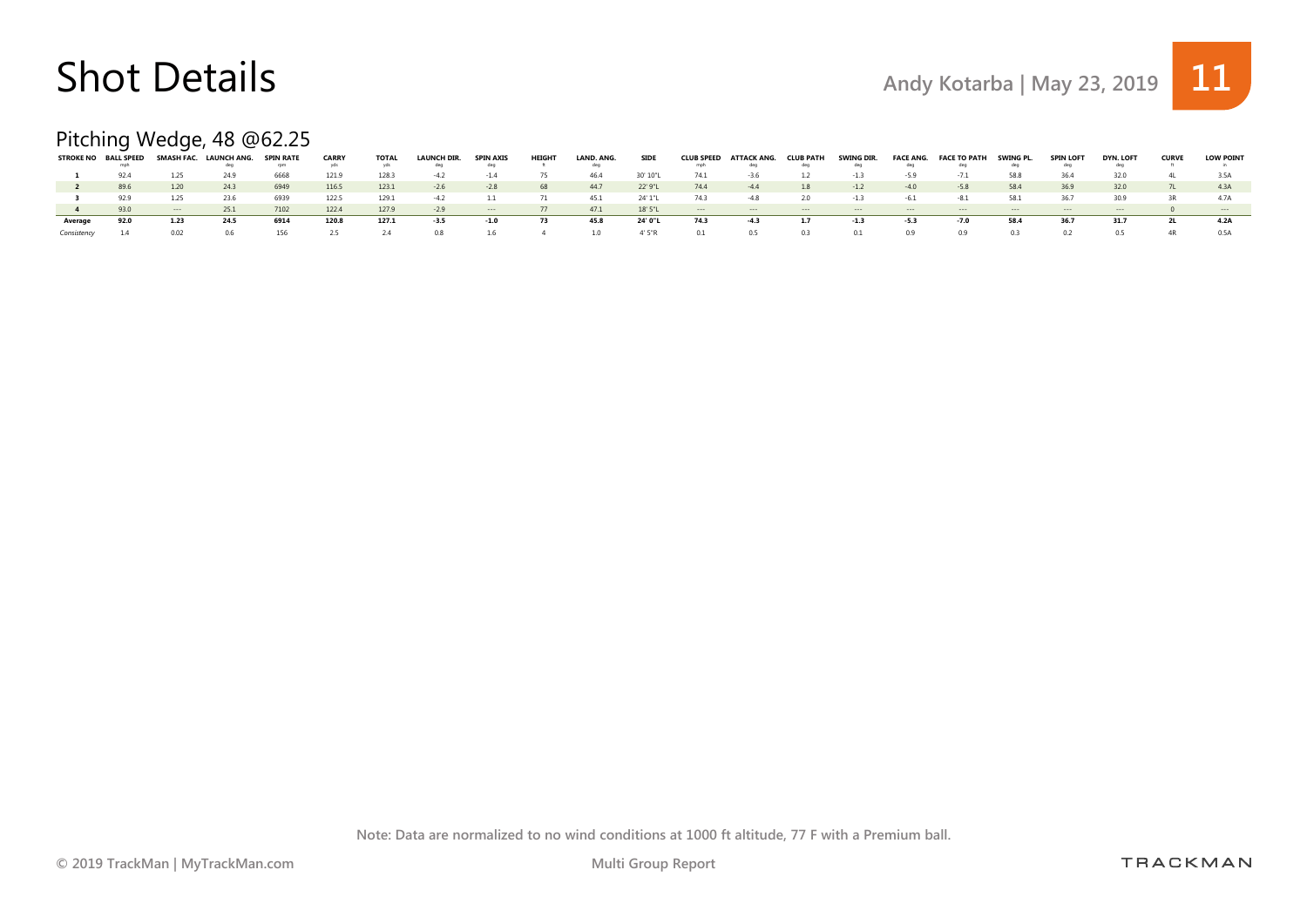

52° Wedge, 53.5\*

| <b>STROKE NO</b> | <b>BALL SPEED</b> | SMASH FAC.           | LAUNCH ANG.<br>dea | <b>SPIN RATE</b><br>rpm | <b>CARRY</b><br>yds | <b>TOTAL</b><br>yds | <b>LAUNCH DIR.</b><br>deg | <b>SPIN AXIS</b><br>deg | <b>HEIGHT</b><br>- ft | LAND, ANG.<br>deq | <b>SIDE</b> | <b>CLUB SPEED</b>    | <b>ATTACK ANG.</b><br>deq | <b>CLUB PATH</b><br>deg | <b>SWING DIR</b><br>deg | <b>FACE ANG.</b><br>deg | <b>FACE TO PATH</b><br>deg | SWING PL<br>deg | <b>SPIN LOFT</b><br>deg | DYN, LOFT<br>deg | <b>CURVE</b>   | <b>LOW POINT</b> |
|------------------|-------------------|----------------------|--------------------|-------------------------|---------------------|---------------------|---------------------------|-------------------------|-----------------------|-------------------|-------------|----------------------|---------------------------|-------------------------|-------------------------|-------------------------|----------------------------|-----------------|-------------------------|------------------|----------------|------------------|
|                  | 80.8              | 1.15                 | 26.1               | 7767                    | 99.8                | 105.5               | $-1.2$                    | $-11.0$                 | 57                    | 43.4              | 26' 8"L     | 70.6                 | $-3.4$                    | 3.8                     | 2.1                     | $-3.3$                  | $-7.1$                     | 65.7            | 39.7                    | 35.7             | 20L            | 3.0A             |
| $\overline{2}$   | 82.2              | 1.15                 | 26.9               | 8532                    | 102.0               | 106.0               | $-0.1$                    | $-6.1$                  | 62                    | 45.2              | 12' 8"L     | 71.3                 | $-4.8$                    | 1.4                     | $-1.6$                  | $-0.7$                  | $-2.1$                     | 60.5            | 42.2                    | 37.4             | 12L            | 4.3A             |
|                  | 86.3              | 1.19                 | 29.0               | 7665                    | 109.5               | 113.2               | $-0.7$                    | $-1.9$                  | 77                    | 49.2              | 8'7"L       | 72.5                 | $-2.8$                    | 3.2                     | 1.5                     | $-2.2$                  | $-5.4$                     | 62.1            | 41.0                    | 37.9             | <b>5L</b>      | 2.8A             |
| -4               | 86.5              | 1.20                 | 26.9               | 7602                    | 110.3               | 115.0               | $-1.0$                    | $-2.5$                  | 70                    | 46.8              | 11' 9"L     | 72.3                 | $-4.0$                    | 3.8                     | 1.5                     | $-2.8$                  | $-6.6$                     | 63.3            | 40.2                    | 35.6             | 6L             | 3.9A             |
|                  | 82.8              | 1.16                 | 28.2               | 7802                    | 103.6               | 107.9               | $-2.5$                    | 0.3                     | 67                    | 46.9              | 13' 0"L     | 71.3                 | $-3.8$                    | 2.4                     | 0.2                     | $-4.4$                  | $-6.8$                     | 62.4            | 41.9                    | 37.6             | 1R             | 3.5A             |
| 6                | 84.3              | 1.16                 | 27.9               | 8147                    | 106.0               | 109.7               | 0.7                       | $-4.9$                  | 69                    | 47.2              | 7' 1"L      | 72.4                 | $-3.6$                    | 2.8                     | 0.5                     | $-0.1$                  | $-2.9$                     | 60.2            | 41.4                    | 37.7             | 11L            | 3.3A             |
|                  | 97.7              | 1.13                 | 21.0               | 9352                    | 127.6               | 131.4               | 2.9                       | $-1.6$                  | 70                    | 44.5              | 14' 3"R     | 86.5                 | $-6.4$                    | 5.2                     | 2.6                     | 1.9                     | $-3.3$                     | 70.3            | 37.2                    | 30.7             | 5L             | 5.2A             |
|                  | 43.1              | 0.92                 | 42.0               | 2993                    | 36.9                | 43.9                | 2.6                       | 1.9                     | 29                    | 48.0              | 5' 7"R      | 46.6                 | $-5.0$                    | 6.8                     | 4.3                     | 1.5                     | $-5.3$                     | 64.7            | 54.2                    | 49.0             | 1R             | 4.1A             |
|                  | 52.4              | 0.96                 | 37.7               | 4291                    | 51.8                | 58.9                | $-0.5$                    | $-9.7$                  | 37                    | 46.1              | 7' 0"L      | 54.8                 | $-6.0$                    | 6.6                     | 3.9                     | $-2.6$                  | $-9.2$                     | 67.0            | 52.4                    | 45.8             | 6L             | 4.7A             |
| 10               | 51.0              | 0.90                 | 41.3               | $\cdots$                | 48.5                | 52.8                | $-0.2$                    | $\cdots$                | 40                    | 50.0              | 5"L         | 56.4                 | $-6.0$                    | 4.6                     | 1.1                     | $\cdots$                | $\cdots$                   | 62.4            | $\cdots$                | $\cdots$         | $\Omega$       | 4.9A             |
| 11               | 63.5              | 0.98                 | 40.0               | 1801                    | 75.3                | 86.6                | $-2.1$                    | $-3.8$                  | 59                    | 48.9              | 11' 10"L    | 64.9                 | $-5.0$                    | 5.2                     | 3.0                     | $-2.8$                  | $-8.0$                     | 68.1            | 48.4                    | 42.8             | 3L             | 4.1A             |
| 12               | 61.2              | 0.91                 | 38.6               | 4295                    | 66.6                | 73.1                | $-0.7$                    | $-3.4$                  | 53                    | 49.8              | 5' 11"L     | 67.3                 | $\cdots$                  | $\cdots$                | $\cdots$                | $-1.5$                  | $\cdots$                   | $\cdots$        | $\cdots$                | 45.6             | 3L             | $\cdots$         |
| 13               | 68.0              | 1.12                 | 26.8               | 7435                    | 76.8                | 83.7                | 0.1                       | 4.0                     | 40                    | 39.6              | 4' 9"R      | 60.7                 | $-6.2$                    | 2.4                     | $-1.2$                  | $-0.9$                  | $-3.3$                     | 61.9            | 44.2                    | 37.9             | 4 <sub>R</sub> | 5.4A             |
| 14               | 65.9              | 1.12                 | 28.4               | 7537                    | 73.5                | 79.6                | 0.0                       | 5.0                     | 41                    | 40.7              | 5' 1"R      | 58.9                 | $-4.4$                    | 3.0                     | 0.8                     | $-1.4$                  | $-4.4$                     | 65.9            | 44.5                    | 39.9             | 5R             | 3.6A             |
| 15               | 85.9              | 1.17                 | 24.4               | 8678                    | 107.9               | 112.6               | $-1.4$                    | $-11.1$                 | 61                    | 43.4              | 31'11"L     | 73.2                 | $-3.6$                    | 4.0                     | 2.4                     | $-3.9$                  | $-7.9$                     | 68.5            | 38.8                    | 34.4             | 24L            | 3.1A             |
| 16               | 80.7              | 1.15                 | 26.9               | 8963                    | 99.2                | 102.7               | 1.5                       | 1.9                     | 60                    | 44.8              | 11'6'R      | 70.2                 | $-5.4$                    | 4.0                     | 1.4                     | 0.4                     | $-3.6$                     | 65.7            | 43.6                    | 38.1             | 4R             | 4.6A             |
| 17               | 76.8              | 1.06                 | 32.8               | 6462                    | 93.4                | 98.1                | 2.3                       | 3.8                     | 69                    | 49.6              | 18' 4"R     | 72.6                 | $-6.0$                    | 2.6                     | $-0.7$                  | 2.2                     | $-0.4$                     | 62.9            | 47.3                    | 41.3             | 7R             | 5.3A             |
| 18               | 93.4              | 1.20                 | 27.7               | 9382                    | 119.7               | 120.9               | 17.7                      | $\cdots$                | 86                    | 50.6              | 109' 3"R    | 77.6                 | $-5.6$                    | 19.2                    | 16.1                    | 17.2                    | $-2.0$                     | 64.0            | 44.8                    | 37.9             | $\Omega$       | 5.3A             |
| 19               | 159.6             | $\sim$ $\sim$ $\sim$ | 13.7               | $\sim$ $\sim$ $\sim$    | 261.4               | 273.1               | 0.2                       | $\cdots$                | 138                   | 48.3              | 2' 11''R    | $- - -$              | $- - -$                   | $- - -$                 | $\cdots$                | 0.1                     | $\cdots$                   | $\cdots$        | $\cdots$                | 17.8             |                | $\cdots$         |
| 20               | 158.8             | $\cdots$             | 13.2               | 3370                    | 255.9               | 274.3               | 6.7                       | 27.1                    | 106                   | 40.2              | 268' 11"R   | $\cdots$             | $\cdots$                  | $\sim$ $\sim$ $\sim$    | $\cdots$                | 78                      | $\cdots$                   | $\cdots$        | $\cdots$                | 15.1             | 183R           | $---$            |
| 21               | 163.8             | $\sim$ $\sim$ $\sim$ | 14.2               | 2346                    | 284.9               | 307.8               | 2.1                       | 15.0                    | 114                   | 39.2              | 126' 6"R    | $\sim$ $\sim$ $\sim$ | $\sim$ $\sim$ $\sim$      | $\sim$ $\sim$ $\sim$    | $\cdots$                | 2.5                     | $\sim$ $\sim$ $\sim$       | $\cdots$        | $\cdots$                | 15.5             | 96R            | $\cdots$         |
| 22               | 168.3             | $--$                 | 11.5               | 2332                    | 290.3               | 316.4               | $-1.2$                    | 7.2                     | 100                   | 36.1              | 27' 1"R     | $\cdots$             | $\cdots$                  | $\cdots$                | $\cdots$                | $-1.0$                  | $\cdots$                   | $\cdots$        | $\cdots$                | 12.8             | 46R            | $\cdots$         |
| 23               | 100.1             | 1.20                 | 28.9               | 7680                    | 130.8               | 132.8               | 0.2                       | $-5.3$                  | 105                   | 53.8              | 17' 9"L     | 83.4                 | $-5.2$                    | 3.0                     | 0.6                     | $-0.7$                  | $-3.7$                     | 67.4            | 42.0                    | 36.7             | 19L            | 4.4A             |
| 24               | 97.8              | 1.14                 | 30.0               | 4084                    | 137.3               | 145.4               | $-0.4$                    | 0.9                     | 104                   | 51.8              | 5"R         | 85.7                 | $-4.8$                    | 3.0                     | 0.7                     | $-0.9$                  | $-3.9$                     | 67.5            | 39.1                    | 34.1             | 3R             | 4.0A             |
| Average          | 91.3              | 1.10                 | 27.7               | 6296                    | 123.7               | 131.3               | 1.0                       | 0.3                     | 71                    | 46.0              | 18' 4"R     | 69.5                 | $-4.8$                    | 4.6                     | 2.1                     | 0.2                     | $-4.8$                     | 64.8            | 43.5                    | 34.7             | 10R            | 4.2A             |
| Consistency      | 35.1              | 0.10                 |                    | 2493                    | 71.6                | 76.6                | 40                        |                         | 27                    | 44                | 63' 5"R     | 10.0                 | 10                        | 37                      | 37                      | $\Delta$                | 2.3                        | 28              | 45                      | 9.8              | 43R            | 0.8A             |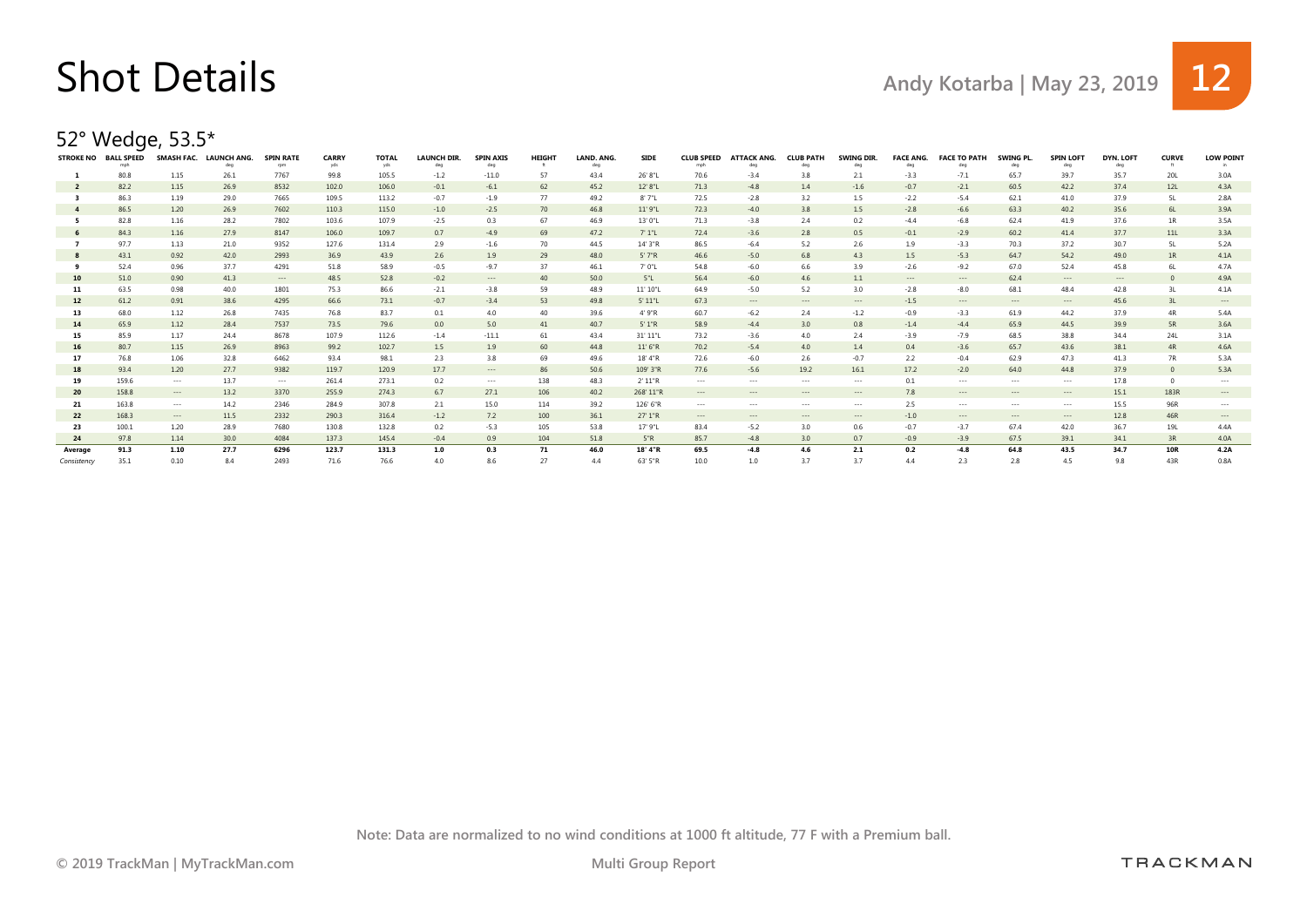#### Pitching Wedge, 48.25\*

|             | STROKE NO BALL SPEED | SMASH FAC. | LAUNCH ANG. | <b>SPIN RATE</b> | <b>CARRY</b> | <b>TOTAL</b> | LAUNCH DIR. | <b>SPIN AXIS</b> | <b>HEIGHT</b> | LAND. ANG. | <b>SIDE</b> | <b>CLUB SPEED</b> | ATTACK ANG. | <b>CLUB PATH</b> | SWING DIR. | <b>FACE ANG.</b> | <b>FACE TO PATH</b> | SWING PL | <b>SPIN LOFT</b> | <b>DYN. LOFT</b> | <b>CURVE</b> | <b>LOW POINT</b> |
|-------------|----------------------|------------|-------------|------------------|--------------|--------------|-------------|------------------|---------------|------------|-------------|-------------------|-------------|------------------|------------|------------------|---------------------|----------|------------------|------------------|--------------|------------------|
|             |                      |            |             | rpm              |              |              |             | dec              |               |            |             | mph               |             |                  |            |                  |                     |          |                  |                  |              |                  |
|             | 89.2                 |            |             | 7237             | 115.5        | 120.5        | $-21$       |                  |               | 474        | 22' 9"L     | 72.8              | $-42$       | 0.2              |            |                  | $-30$               | 60.5     |                  | 34.8             |              |                  |
|             | 86.3                 | 1.22       | 26.2        | 7048             | 110.7        | 116.6        | $-0.2$      | $-1.8$           | 68            | 45.8       | 5'8"L       | 70.7              | $-3.6$      | 2.0              | $-0.4$     | $-1.0$           | $-3.0$              | 58.4     | 38.1             | 34.4             | 41           | 3.5A             |
|             | 85.7                 | 1.19       | 247         | 7516             | 108.8        | 114.8        | 0.0         | $-3.6$           | 62            | 43.7       | 7' 11"L     | 71.8              | $-46$       | 2.0              | -0.9       | $-0.8$           | $-2.8$              | 60.5     | 38.2             | 33.5             |              | 44A              |
|             | 84.8                 | 1.18       | 25.5        | 8114             | 106.9        | 111.7        | $-2.5$      | $-1.7$           | 63            | 44.6       | 17' 8"L     | 71.7              | $-3.8$      | $-1.0$           | $-3.7$     | $-3.1$           | $-2.1$              | 59.1     | 39.0             | 35.1             |              | 3.6A             |
|             | 89.2                 | 1.26       |             | 6981             | 115.7        | 122.1        | $-1.6$      |                  | 69            | 45.1       | 23' 10"     | 70.7              | $\cdots$    |                  |            | $-3.3$           | $\sim$ $\sim$       | 65.3     | $\cdots$         |                  |              |                  |
|             | 92.7                 | 1.28       | 27.5        | 5873             | 123.5        | 129.8        | $-3.1$      | $-2.8$           | 85            | 49.2       | 28' 5"L     | 72.3              | $-2.4$      | 2.4              | 1.0        | $-4.6$           | $-7.0$              | 63.4     | 36.9             | 33.8             | -8L          | 2.3A             |
|             | 91.3                 | 1.28       | 27.7        | 6430             | 119.9        | 125.4        |             |                  |               | 49.0       | 11' 0"L     | 71.4              |             |                  |            | 0.6              | $-24$               | 63.1     |                  | 34.8             |              | 2.6A             |
| Average     | 88.5                 | 1.24       | 26.2        | 7028             | 114.4        | 120.1        | $-1.2$      | $-3.8$           | 72            | 46.4       | 16' 9"L     | 71.6              | $-3.5$      | 1.4              | -0.8       | $-2.1$           | $-3.4$              | 61.5     | 38.1             | 34.2             | 10L          | 3.4A             |
| Consistency |                      | 0.04       |             | 671              |              | 58           |             |                  |               |            | 8'1"R       | 0.7               |             |                  |            |                  |                     | 2.4      |                  | 0.8              |              | 0.7A             |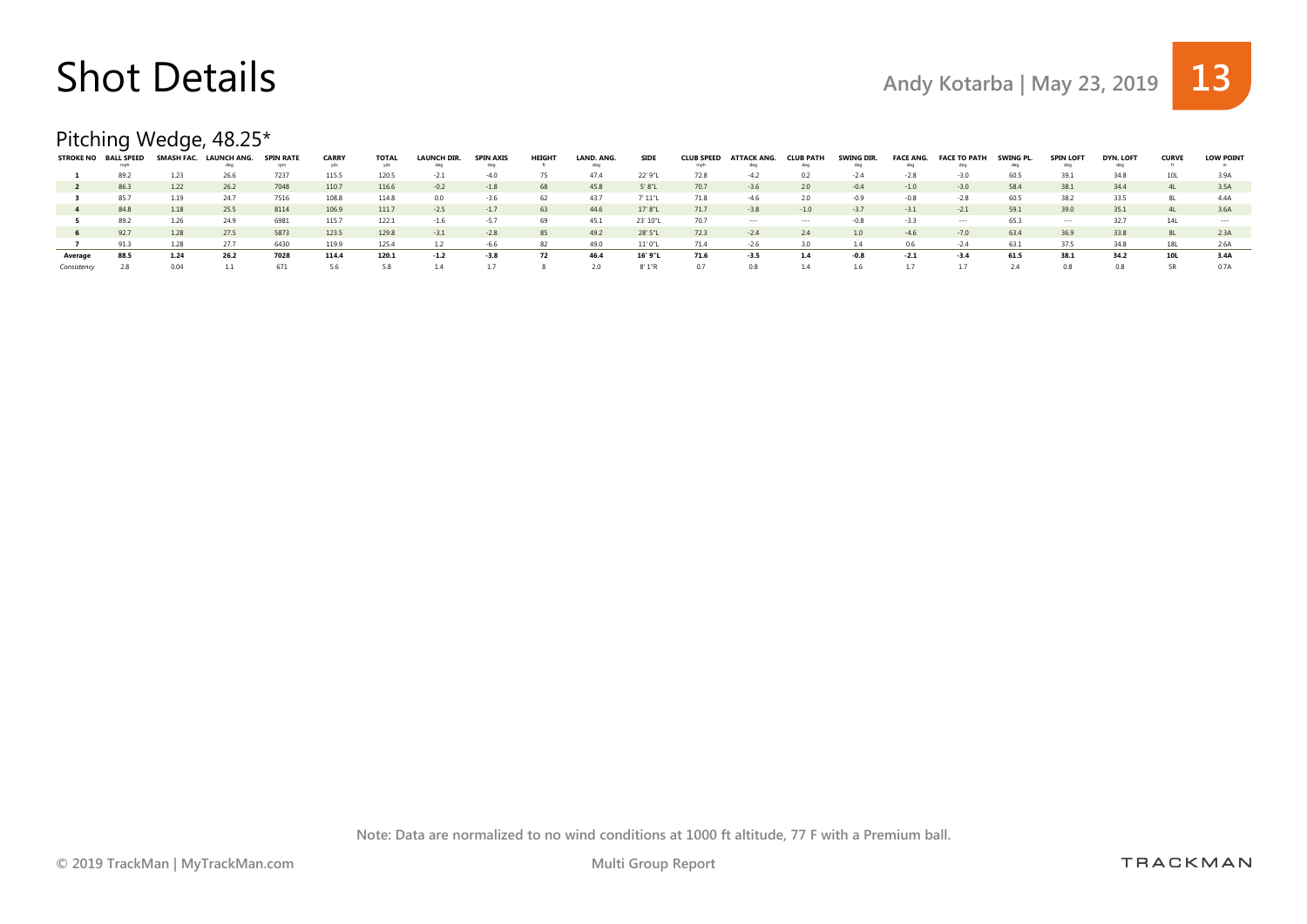#### Pitching Wedge, 43\*, pull

| <b>STROKE NO</b> | <b>BALL SPEED</b> |      | SMASH FAC. LAUNCH ANG. | <b>SPIN RATE</b> | <b>CARRY</b> | <b>TOTAL</b> | <b>LAUNCH DIR.</b> | <b>SPIN AXIS</b> | <b>HEIGHT</b> | LAND. ANG. | <b>SIDE</b> |      | CLUB SPEED ATTACK ANG. | <b>CLUB PATH</b> | SWING DIR. |        | FACE ANG. FACE TO PATH | SWING PL. | <b>SPIN LOFT</b> | <b>DYN, LOFT</b> | <b>CURVE</b> | <b>LOW POINT</b> |
|------------------|-------------------|------|------------------------|------------------|--------------|--------------|--------------------|------------------|---------------|------------|-------------|------|------------------------|------------------|------------|--------|------------------------|-----------|------------------|------------------|--------------|------------------|
|                  |                   |      |                        |                  |              |              | aea                | deq              |               | deg        |             |      |                        | deg              |            |        |                        |           |                  |                  |              |                  |
|                  | 995               |      | 22.4                   | 6193             | 135.3        | 143.0        | $-2.6$             | $-93$            |               | 45.5       | 47' 9"I     | 73.3 |                        |                  | 06         |        | $-h4$                  | 63.1      | 32.2             | 28.6             |              |                  |
|                  | 998               | 1.35 | 22.3                   | 5988             | 136.1        | 144.4        | $-2.5$             | $-12.2$          | 77            | 45.0       | 56' 7"L     | 73.8 | $-3.4$                 | 1.8              | $-0.2$     | $-3.6$ | $-5.4$                 | 63.0      | 32.1             | 28.2             |              |                  |
| Average          | 99.7              | 1.36 | 22.4                   | 6090             | 135.7        | 143.7        | $-2.5$             | $-10.7$          | 78            | 45.2       | 52' 2"L     | 73.5 | $-3.2$                 | 2.1              | 0.2        | -3.8   | -5.9                   | 63.0      | 32.2             | 28.4             |              | 3.0A             |
|                  |                   | n nn |                        | 102              |              |              |                    | 15               |               | 0.2        | 4' 5"R      | 0.2  | 0.2                    | 03               | 04         | 02     | $\cup$                 |           |                  |                  |              |                  |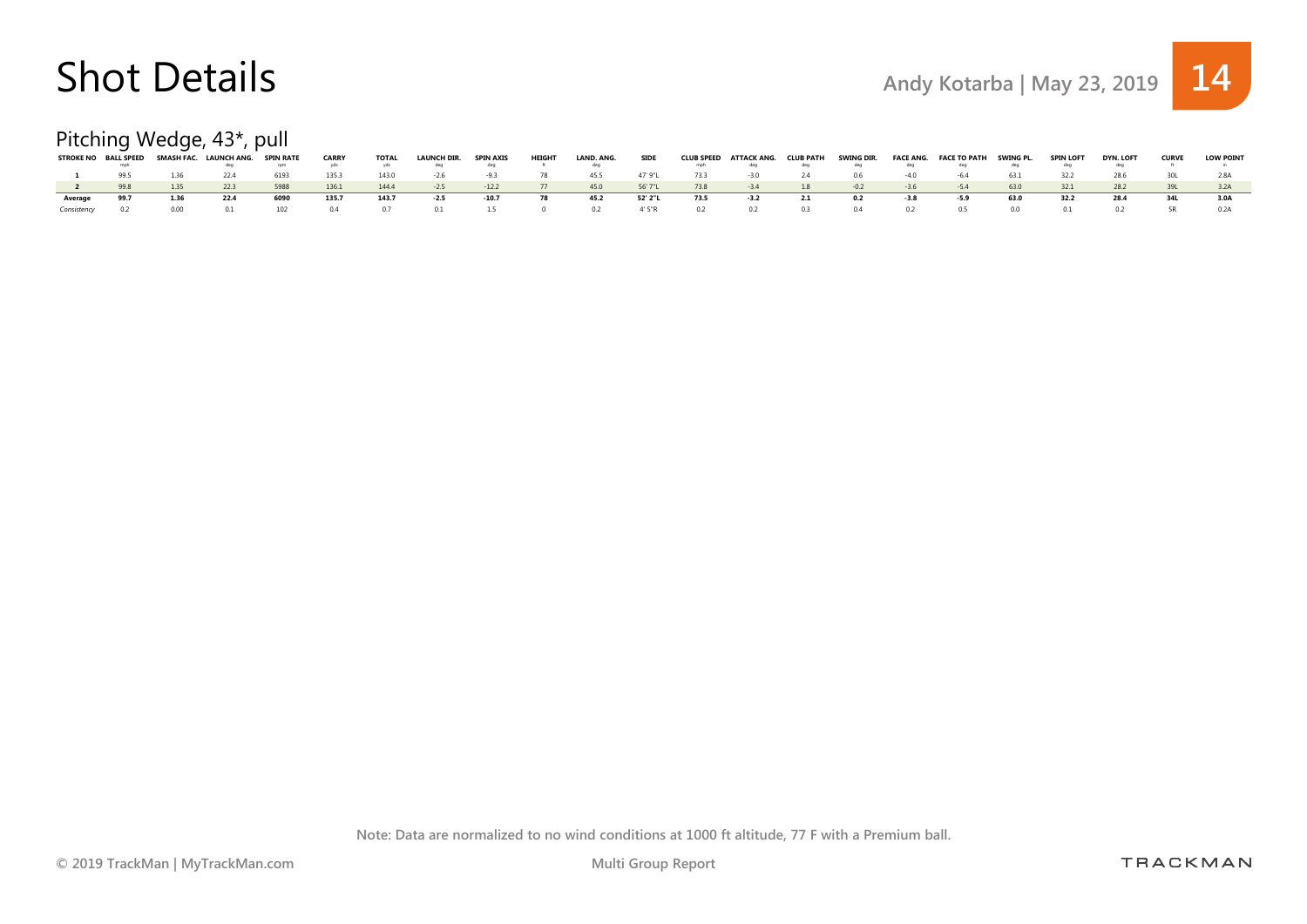#### Pitching Wedge, 43\*

|         | STROKE NO BALL SPEED |       | SMASH FAC. LAUNCH ANG. | <b>SPIN RATE</b> | <b>CARRY</b> | <b>TOTAL</b> | <b>LAUNCH DIR.</b> | <b>SPIN AXIS</b> | <b>HEIGHT</b> | LAND. ANG. | <b>SIDE</b> |      | CLUB SPEED ATTACK ANG. | <b>CLUB PATH</b> | SWING DIR. |     | FACE ANG. FACE TO PATH | SWING PL. | <b>SPIN LOFT</b> | <b>DYN. LOFT</b> | <b>CURVE</b> | <b>LOW POINT</b> |
|---------|----------------------|-------|------------------------|------------------|--------------|--------------|--------------------|------------------|---------------|------------|-------------|------|------------------------|------------------|------------|-----|------------------------|-----------|------------------|------------------|--------------|------------------|
|         |                      |       |                        |                  |              |              | dea                | deq              |               | deg        |             |      |                        | deg              |            |     |                        |           |                  |                  |              |                  |
|         | 95.8                 |       | 24.5                   | 6614             | 128.0        | 134.2        |                    | 00               | -80           |            | 7' 7"I      | 72.4 |                        | 0.6              | -0.8       |     | -2.5                   | 63.2      | 34 N             |                  |              |                  |
|         |                      | 1.29  | 24.3                   | 7216             | 125.6        | 131.1        | 0.9                | $-2.0$           | 78            | 46.9       | 2"L         | 73.6 | $-3.6$                 | 0.4              | $-2.0$     | 1.0 | 0.6                    | 58.5      | 35.6             | 32.0             |              |                  |
| Average | 95.4                 | 1.31  | 24.4                   | 6915             | 126.8        | 132.7        | $-0.1$             | $-1.0$           | 79            | 47.1       | 3'10"L      | 73.0 | -3.0                   | 0.5              | $-1.4$     |     | -0.8                   | 60.8      | 34.8             | 31.7             |              | 2.8A             |
|         |                      | n n 2 |                        | 301.             |              | 1.6          | 10                 | 10               |               | 0.2        | 3'9''R      | 0.6  | 06                     | 01               | 06.        |     |                        |           |                  |                  |              | 0 6 A            |